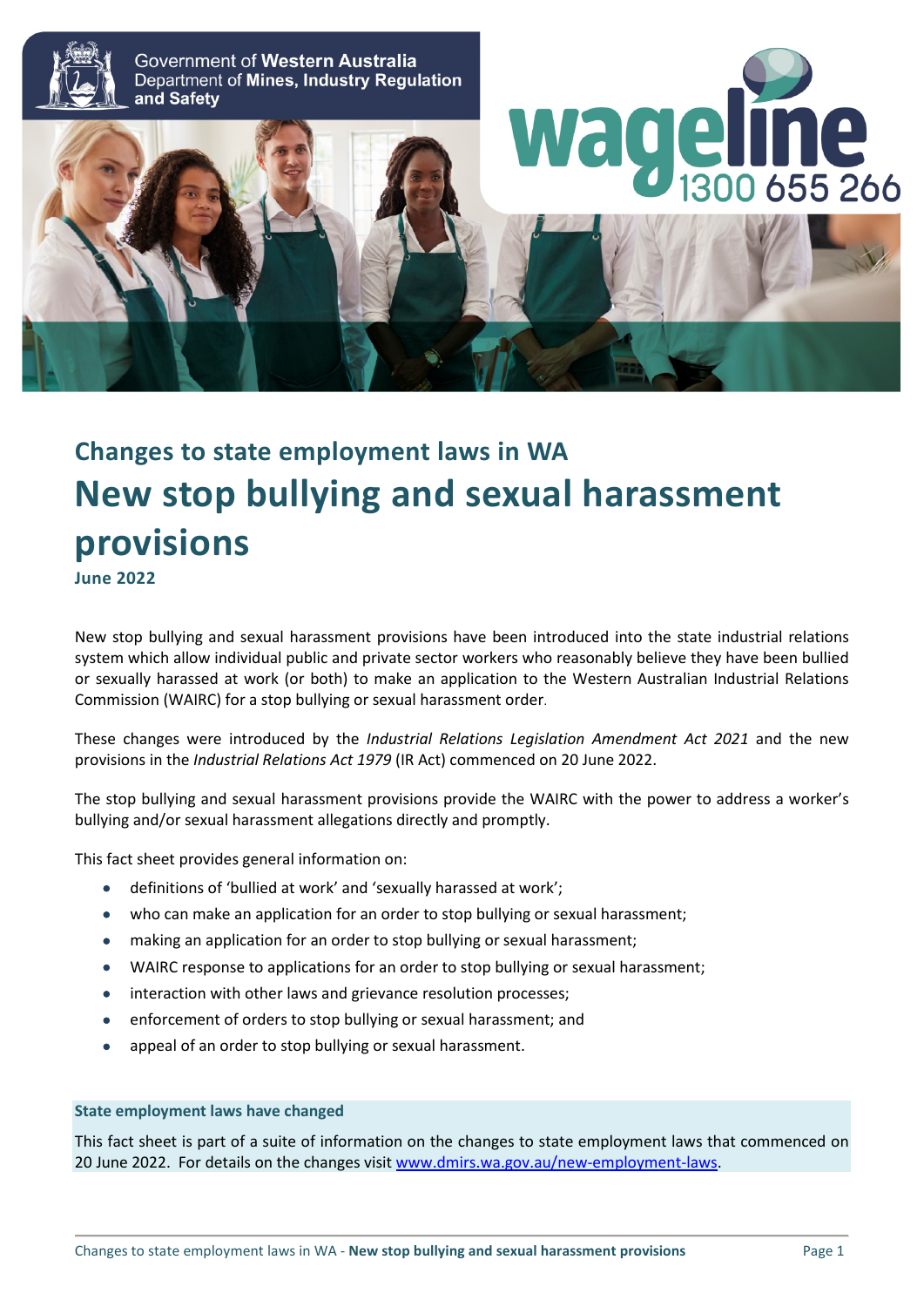# **Definitions of 'bullied at work' and 'sexually harassed at work'**

A worker is **bullied at work** if, while the worker is at work, an individual or group of individuals repeatedly behaves unreasonably towards the worker and that behaviour creates a risk to the safety and health of the worker.

A worker is not bullied at work if the behaviour is reasonable management action that is carried out in a reasonable manner.

A worker is **sexually harassed at work** if, while the worker is at work, an individual or group of individuals makes an unwelcome sexual advance or an unwelcome request for sexual favours to the worker, or engages in other unwelcome conduct of a sexual nature in relation to the worker, in circumstances a reasonable person would have anticipated the possibility that the worker would be offended, humiliated or intimidated.

**Conduct of a sexual nature** in relation to a worker includes:

- making to, or in the presence of, the worker or another person, a statement of a sexual nature concerning the worker, whether by visual, oral, written or electronic communication; or
- publishing a statement of a sexual nature concerning the worker on the internet or any other form of communication.

The term **while the worker is at work** means carrying out work in any capacity for a **person conducting a business or undertaking**. This may be at a place other than the employer's premises, and is not limited to a physical workplace or the times at which a worker is performing work. A worker may be 'at work' whilst engaging in an activity which is authorised or permitted by their employer, e.g. attending a work Christmas party.

The use of the term **individual or group of individuals** is broad and includes clients or customers of the business or undertaking in which the worker works. It can include an individual who is a national system employer or employee.

## **Who can make an application for an order to stop bullying or sexual harassment**

An application to the WAIRC for a stop bullying or sexual harassment order can be made by a 'worker', which is a wider term than 'employee'. A person is a **worker** if the person carries out work in any capacity for **a person conducting a business or undertaking**, including work as any of the following:

- an employee;
- a contractor or subcontractor;
- an employee of a contractor or subcontractor;
- an employee of a labour hire agency who is working in the person's business or undertaking;
- an outworker;
- an apprentice or trainee;
- a student gaining work experience; or
- a volunteer.

## **Person conducting a business or undertaking**

A worker must be carrying out work for a 'person conducting a business or undertaking' (PCBU) to be covered by the stop bullying and sexual harassment provisions. The term 'person' includessole traders, partnerships, public sector bodies and incorporated and unincorporated associations. A PCBU does not have to conduct its business for profit or gain but the term does exclude volunteer associations if they do not employ anyone. There are also others exclusions to the term PCBU.